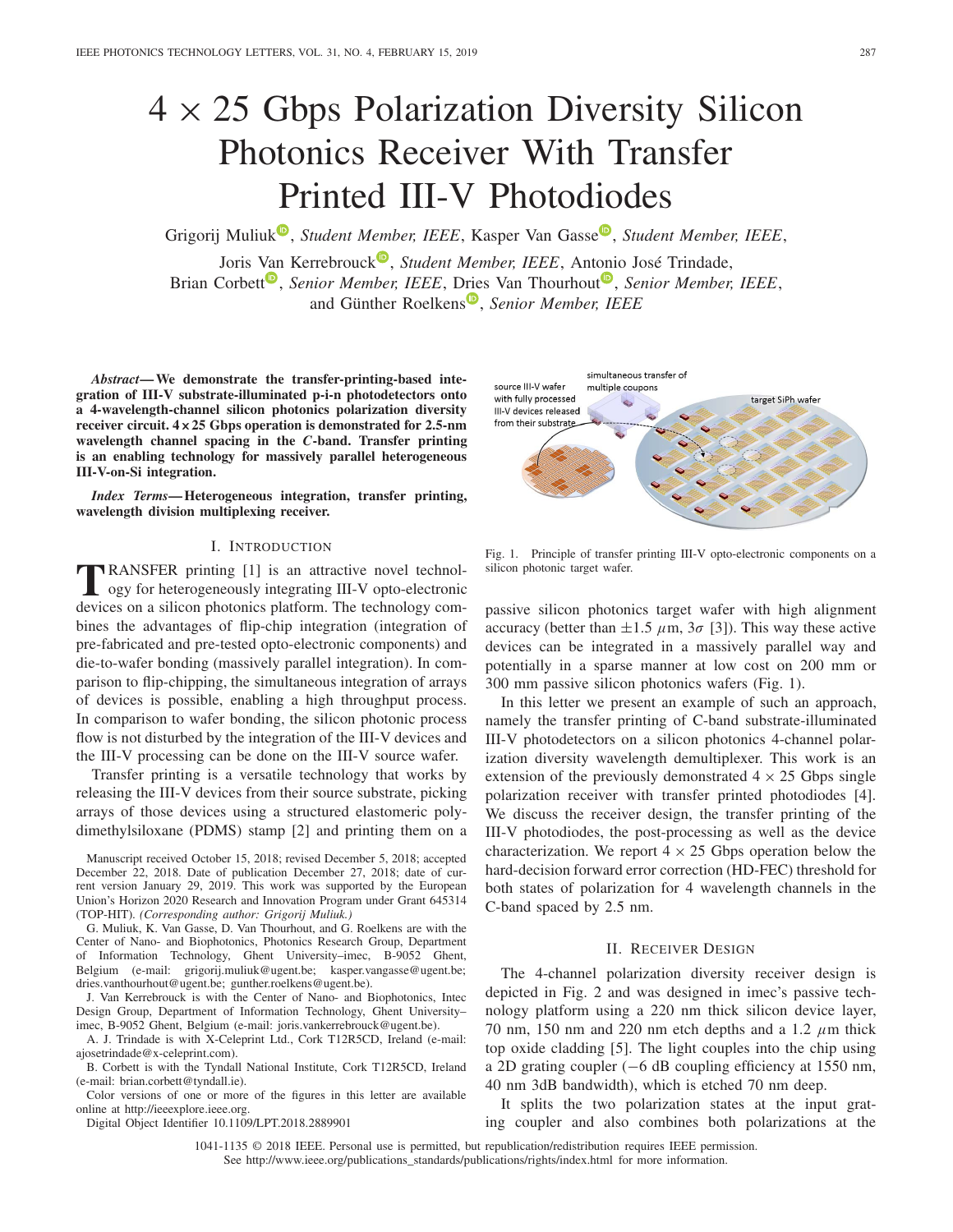

Fig. 2. Microscope image of the passive 4-channel polarization multiplexed receiver circuit with a zoom-in on a ring filter and a 2D grating coupler to interface with a transfer printed photodiode.

a)

 $\mathbf{b}$ 



Fig. 3. Process sequence on the III-V source wafer, including the device patterning, release and transfer printing.

transfer-printed photodiode. Thermally tuned add-drop ring resonator filters (fully etched) were used for wavelength demultiplexing. The receiver makes use of 8 identical rings with 5  $\mu$ m radius and 9  $\mu$ m directional coupler length. The gap between the bus waveguides and the ring is chosen to be 295 nm. The Q-factor of the ring resonators is 4200 (3dB bandwidth of 370 pm) and their free-spectral range (FSR) is 10.7 nm. On-resonance the insertion loss of the ring resonators is 0.5 dB. The resonance wavelength of the rings is tuned through the integration of micro-heaters (200  $\mu$ m long, 2  $\mu$ m wide and 100 nm thick spiral-shaped Ti heaters connected to 800 nm thick Au tracks).

# III. RECEIVER FABRICATION AND POST-PROCESSING

In this work we transfer printed C-band p-i-n photodiodes with an InGaAs absorption layer and with 10  $\mu$ m diameter circular aperture. The layer stack was grown on a 500 nm thick InAlAs release layer and devices were delivered on 2 inch wafers. The specific device processing on the source wafer needed to make the devices printable is schematically illustrated in Fig. 3. The devices were made transfer-printingcompatible by defining 75  $\mu$ m by 75  $\mu$ m coupons by etching through the device layer stack to reach the InAlAs release layer (thereby also cutting through the device bondpads on the III-V source wafer). Secondly, the release layer is patterned using inductively coupled plasma (ICP) ( $CF_4/H_2$ , 30 min) and the devices are encapsulated with  $\sim$ 3  $\mu$ m thick photoresist. The photoresist is patterned in order to define tether structures that will anchor the devices to the InP substrate during the



Fig. 4. (a) Microscope image of a single photodetector released from and anchored to the III-V substrate; (b) single receiver channel after transfer printing and device post-processing.

release process, while at the same time exposing the InAlAs release layer. Finally, the devices are released from the InP substrate by underetching the InAlAs release layer using FeCl3:H2O (1:2) at 6 °C for ∼38 minutes. More information about III-V device transfer printing development can be found in [6]–[8]. A microscope image of a single released photodiode is shown in Fig. 4 (a).

The photodiodes were printed on top of the 4 2D output grating couplers of the silicon photonics receiver, using a 50 nm thick spin-coated divinyl-siloxane-bisbenzocyclobutene (DVS-BCB) adhesive bonding agent, which was partially cured at 180°C. The transfer printing and postprocessing was performed on  $2 \times 2$  cm SOI dies. The transfer printing was performed using an X-Celeprint micro-TP100 lab-scale printer. Photodetectors were sequentially printed on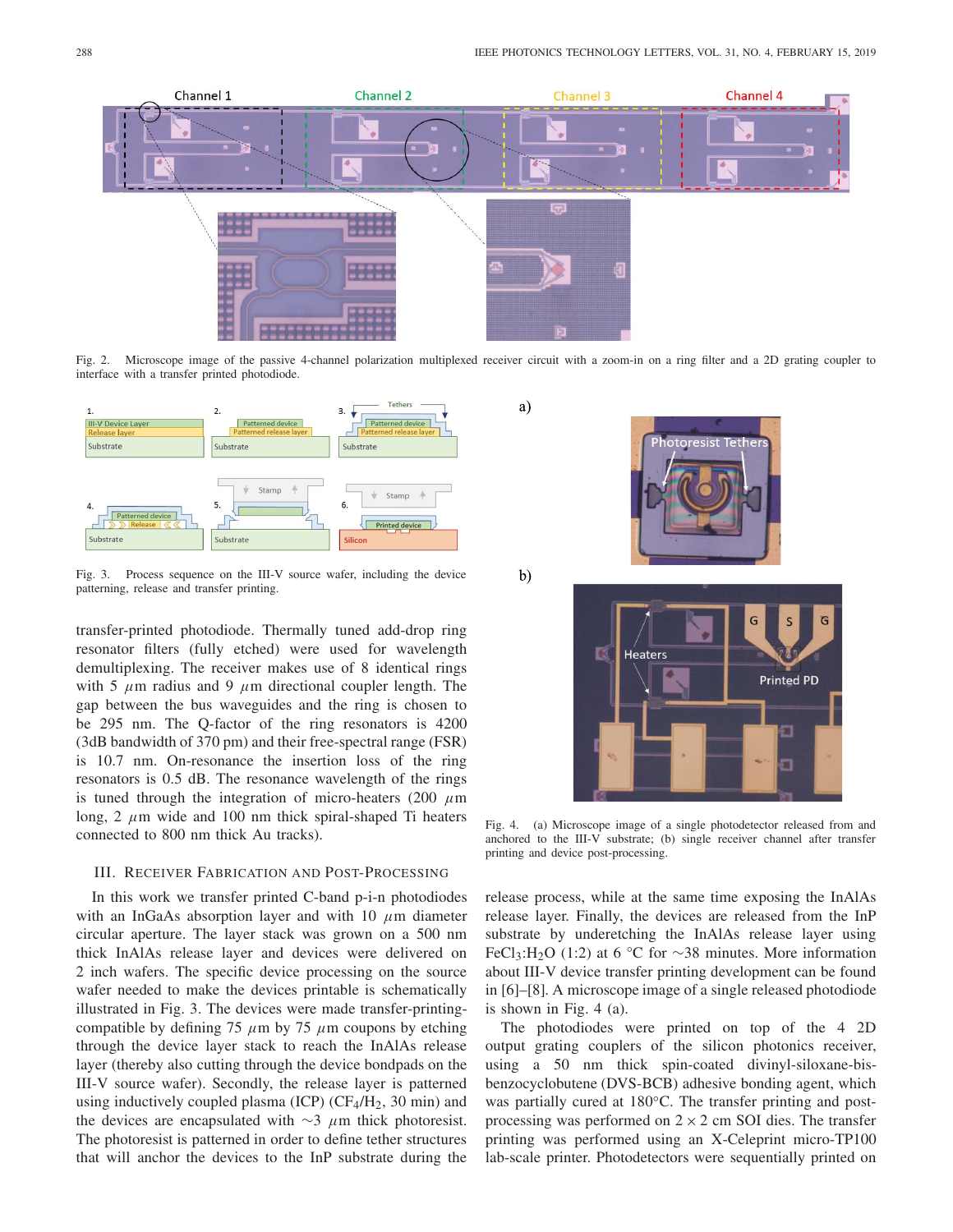

Fig. 5. Waveguide-referred responsivity measurement as a function of wavelength (−2 V bias) for all 4 channels of the receiver.

top of the 2D grating couplers. By laminating a photodetector coupon to a structured elastomeric PDMS stamp and quickly moving it in the vertical direction, one can pick up the released III-V device from the source wafer by breaking the photoresist tethers. By hovering the stamp in close proximity of the target wafer ( $\sim$ 100  $\mu$ m separation between the coupon and the silicon photonic target wafer), the devices can be autoaligned using  $COGNEX^{TM}$  image recognition software [9]. To achieve high-alignment accuracy transfer printing, Tetrisbrick alignment markers were incorporated in the silicon device layer (see Fig. 2), such that the geometric center coincides with the center of the circular mesa of the photodiode. The printing was performed by laminating the device against the target wafer and slowly retracting the stamp vertically, thereby leaving the coupon adhering to the target wafer. From our previous work we expect an alignment accuracy better than 1  $\mu$ m [10]. After the printing, the photoresist encapsulation of the coupons was removed using an  $O_2$  plasma.

A 4  $\mu$ m thick DVS-BCB layer was spin-coated and fully cured at 280 $\degree$ C to passivate the devices. Using an SF $_6$ /O<sub>2</sub> plasma the DVS-BCB layer was etched back to expose the contacts of the photodiodes as well as the heater pads after which 1  $\mu$ m thick Au ground-signal-ground contact pads were deposited for the high-speed probing of the photodetectors. Fig. 4(b) depicts the first channel of the receiver after completing the post-processing.

## IV. MEASUREMENT RESULTS

The 4 channels of the receiver were characterized, both statically and dynamically. The dark current of the devices is about 20 nA at −2V bias, while the series resistance is  $\sim$ 4 Ω. Using a Santec TSL-510 C-band tunable laser (TL) the waveguide-referred responsivity was measured for each channel. The result is displayed in Fig. 5. A responsivity beyond 0.40 A/W from 1540 nm to 1585 nm for channels 1, 2 and 3 and above 0.30 A/W for channel 4 is obtained, increasing with the wavelength. This increase is attributed to the increasing directionality of the output grating coupler for longer wavelengths. The slightly lower responsivity of the 4<sup>th</sup> channel is attributed to the off-resonance insertion loss



Fig. 6. Photocurrent as a function of waveguide-coupled power for the 4 channels and for the two states of polarization resulting in maximum and minimum signal  $(-2 V)$  bias). The ratio of the responsivity yields the polarization dependent losses.



Fig. 7. Setup for large signal measurements.

of the ring resonators of channel 1-3. The resonance wavelength of the ring resonators in both arms of the polarization diversity circuit were aligned by applying a DC voltage on the integrated micro-heaters. 2.5 nm channel spacing is obtained.

Polarization dependent losses were estimated by measuring the received photocurrent versus the coupled optical power in the waveguide at the wavelengths of 1551.18 nm, 1553.68 nm, 1556.18 nm and 1558.68 nm for each channel respectively. After measuring the maximum photocurrent value (polarization state 1) the polarization controller position was changed to obtain the minimum photocurrent value (polarization state 2) not changing the position of the fiber. The result is displayed in Fig. 6. An average polarization dependent loss (ratio of the responsivity for the two polarization states) of 2 dB is estimated.

Small-signal measurements were carried out to assess the bandwidth of the transfer printed photodiodes, using a vector network analyzer. A 3dB bandwidth of 8 GHz is measured for the transfer printed photodiodes. The lower bandwidth can be attributed to the sub-optimal via opening and metallization on the silicon photonic target substrate.

The large signal measurement schematics are displayed in Fig. 7. The optical part consists of the TL+ Mach-Zehnder modulator (MZM), connected to an erbium-doped fiber